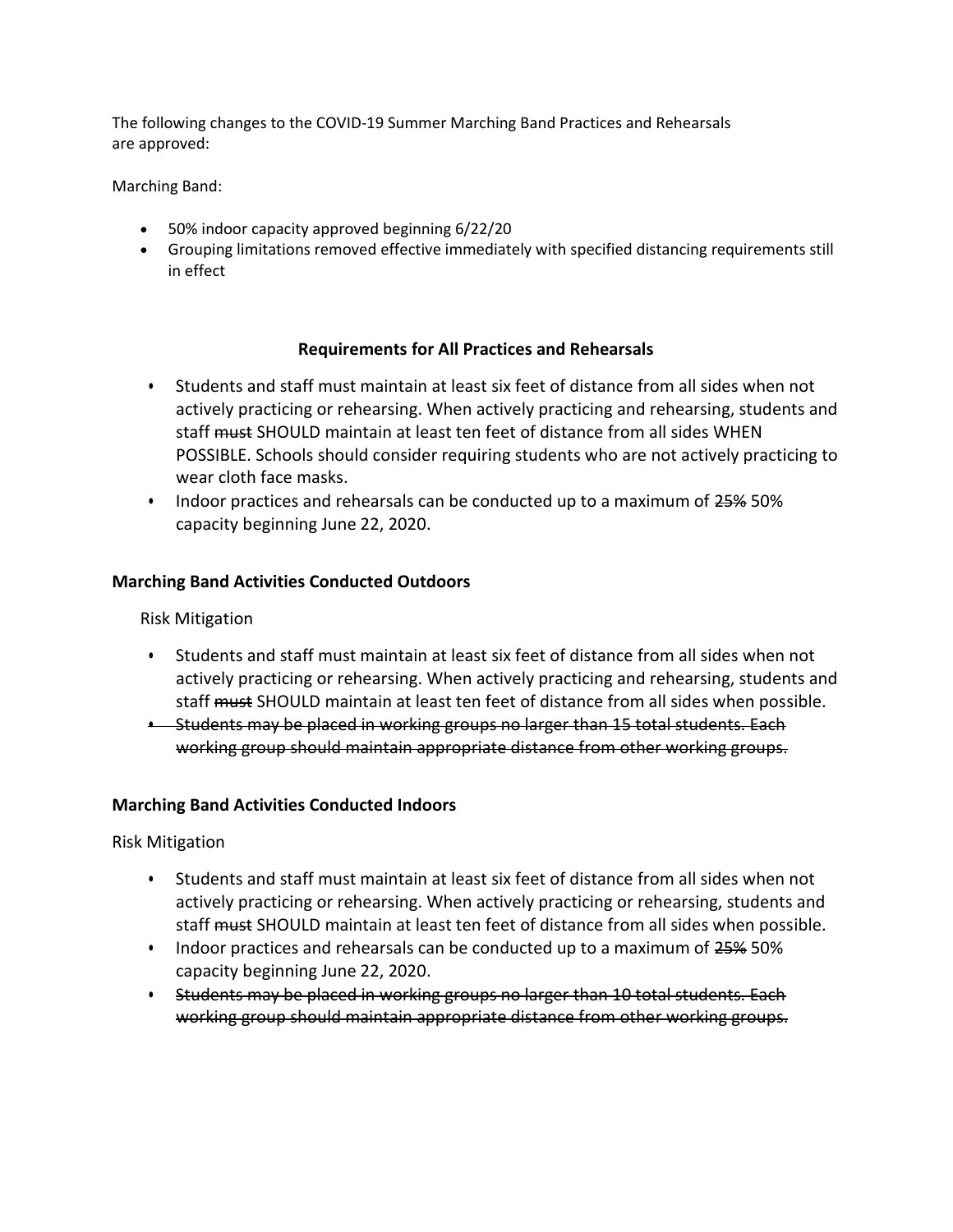# **COVID-19 Summer Marching Band Practices and Rehearsals**

Requirements for UIL Summer Marching Band Practices and Rehearsals beginning June 22, 2020 are described below. UIL will continue to work with state officials and monitor CDC and other federal guidance to determine any potential modifications.

## **Deciding Whether to Offer In-Person Practiced and Rehearsals**

Schools should take their local context into account when deciding whether to offer summer practices and rehearsals on campus by monitoring the situation on the Texas Department of State Health Services dashboard. Schools should follow all local and state requirements when considering Marching Band practices and rehearsals.

### **Requirements for All Practices and Rehearsals**

Consider having an individual wholly or partially dedicated to ensuring health protocols are being successfully implemented and followed. Schools must follow all requirements of state and local authorities in addition to the requirements below:

- Attendance at practices and rehearsals must be optional for students and in compliance with the rules for Summer marching band practices and rehearsals. In addition to on- campus options, schools should consider providing students guidance for practicing at home or remotely away from school. This can include virtual practices, emailed or otherwise electronically delivered practice instructions, or any delivery model approved by the local school district.
- Attendance records shall be kept, however, students shall not be required or allowed to make up missed days or practices.
- Students should report to practices and rehearsals in proper attire and immediately return home to change clothes or shower at the end of the session.
- During practices and rehearsals, staff must ensure appropriate social distancing, hygiene, and safety measures are implemented.
- Schools must have hand sanitizer or hand-washing stations readily available in the practice and rehearsal area. Students and staff should be encouraged to use it frequently.
- All surfaces in practice and rehearsal areas must be thoroughly disinfected throughout and at the end of each day.
- No clothing or towels may be laundered on site or shared during practices and rehearsals.
- There can be no shared water or food.
- Before the start of summer practices and rehearsals, and at the start of every week of summer practices and rehearsals, schools should consider pre-screening all students for COVID symptoms that they or others living in their house may experience. This can be completed by phone prior to the first day of practices or rehearsals, in person or in writing. Students and staff must self-screen every day for COVID-19 symptoms for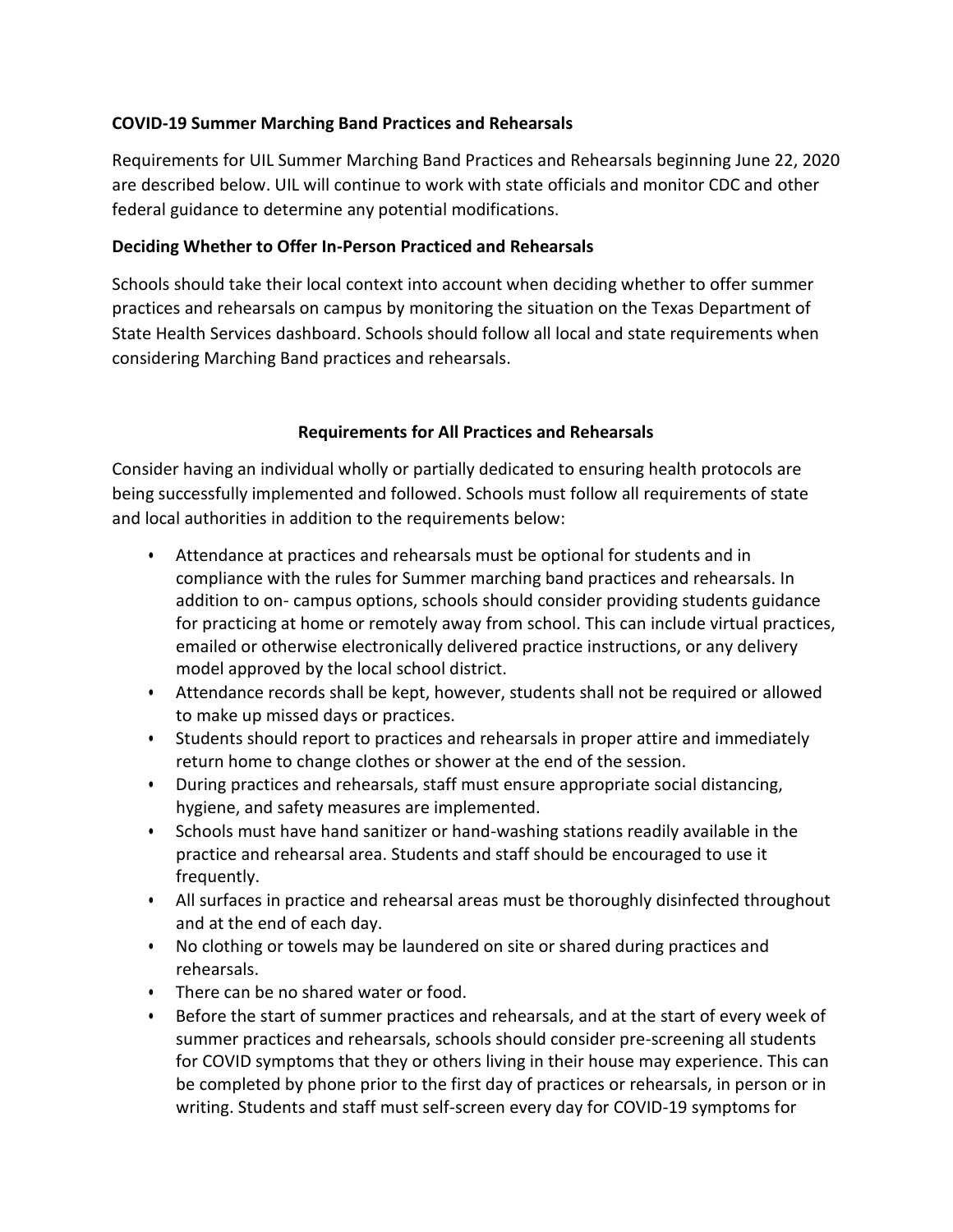themselves and family members. Schools should consider taking the temperature of each student each day at the start of the session, if possible.

- Schools should plan for entry and exit procedures that reduce the number of students and parents congregating outside and/or mixing around the practice areas and parking areas. Consider staggering start and end times, assigning students to entries and exits to ensure even distribution of students entering/exiting at each entry point, providing guidance to students to enter one at a time and wait six feet apart outside the entrance.
- If the school is planning to offer transportation for summer activities, schools should follow all TEA guidance and local guidance related to such transportation.
- Students and staff must maintain at least six feet of distance from all sides when not actively practicing or rehearsing. When actively practicing and rehearsing, students and staff should maintain at least ten feet of distance all sides when possible. Schools should consider requiring students who are not actively practicing to wear cloth face masks.
- Indoor practices and rehearsals can be conducted up to a maximum of 25%. This will increase to 50% capacity beginning June 22, 2020.
- Schools should limit the total number of participants based on available space to allow for the appropriate distancing between students and staff.
- Any equipment must be thoroughly disinfected before and after each use. If a student uses a piece of equipment, that equipment must be thoroughly disinfected before another student uses it. Schools should limit the use of equipment to further reduce the risk of spreading the virus.

\* Schools should consider having students remain with a single group or cohort to minimize the number of students and staff that must isolate if a case is confirmed. See Positive Cases and Staff or Students Showing COVID Symptoms at the bottom of this document.

# **Marching Band Activities Conducted Outdoors**

Risk Mitigation

- Students and staff must maintain at least six feet of distance from all sides when not actively practicing or rehearsing. When actively practicing and rehearsing, students and staff should maintain at least ten feet of distance from all sides when possible.
- Schools should limit the total number of participants based on available space to allow for the appropriate distancing between students and staff.
- Any equipment, such as keyboard instruments, should be regularly disinfected during practice sessions. This equipment should not be shared between groups. After a group has used such equipment, that equipment must be thoroughly disinfected before being used by a different group.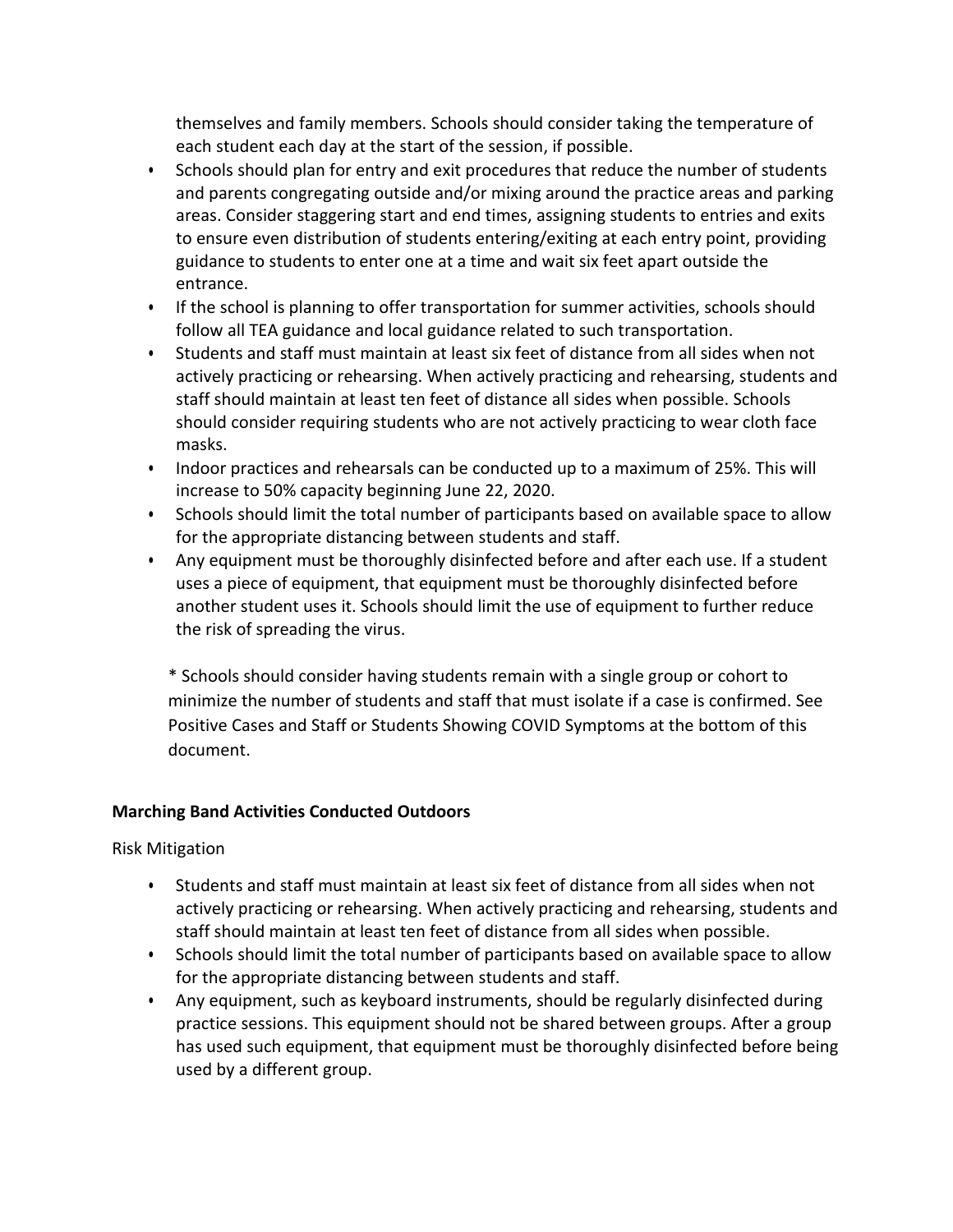## **Marching Band Activities Conducted Indoors**

Risk Mitigation

- Students and staff must maintain at least six feet of distance from all sides when not actively practicing or rehearsing. When actively practicing or rehearsing, students and staff should maintain at least ten feet of distance from all sides when possible.
- Indoor practices and rehearsals can be conducted up to a maximum of 25%. This will increase to 50% capacity beginning June 22, 2020.
- Schools should limit the total number of participants based on available space to allow for the appropriate distancing between students and staff.
- Any equipment, such as keyboard instruments, should be regularly disinfected during practice sessions. This equipment should not be shared between groups. After a group has used such equipment, that equipment must be thoroughly disinfected before being used by a different group.

### **Positive Cases and Staff or Students Showing COVID Symptoms**

- If a positive case is identified among a participant in these summer activities, either staff or student, the group to which that staff or student was assigned and in contact with must be removed from the sessions while all members of the group self-isolate. If the confirmed individual regularly had close contact outside a single group, then all of the students and staff with whom the confirmed individual had close contact shall be removed from workouts for two weeks.
	- o Schools should consider having students remain with a single group or cohort to minimize the number of students and staff that must isolate if a case is confirmed.
	- $\circ$  For example: If a student in one cohort tests positive for COVID, the student and that one cohort must isolate. If that student was part of several cohorts, then the student and all of the cohorts they were a member of would have to isolate.
- Any staff member or student who experiences any of the symptoms of COVID (listed below) should self-isolate until the below conditions have been met.
	- $\circ$  In the case of an individual who was diagnosed with COVID-19, the individual may visit when all three of the following criteria are met: at least three days (72 hours) have passed since recovery (resolution of fever without the use of feverreducing medications); and the individual has improvement in respiratory symptoms (e.g., cough, shortness of breath); and at least ten days have passed since symptoms first appeared; or
	- $\circ$  In the case of an individual who has symptoms that could be COVID-19 and does not get evaluated by a medical professional or tested for COVID-19, the individual is assumed to have COVID-19, and the individual may not return to work until the individual has completed the same three-step criteria listed above; or